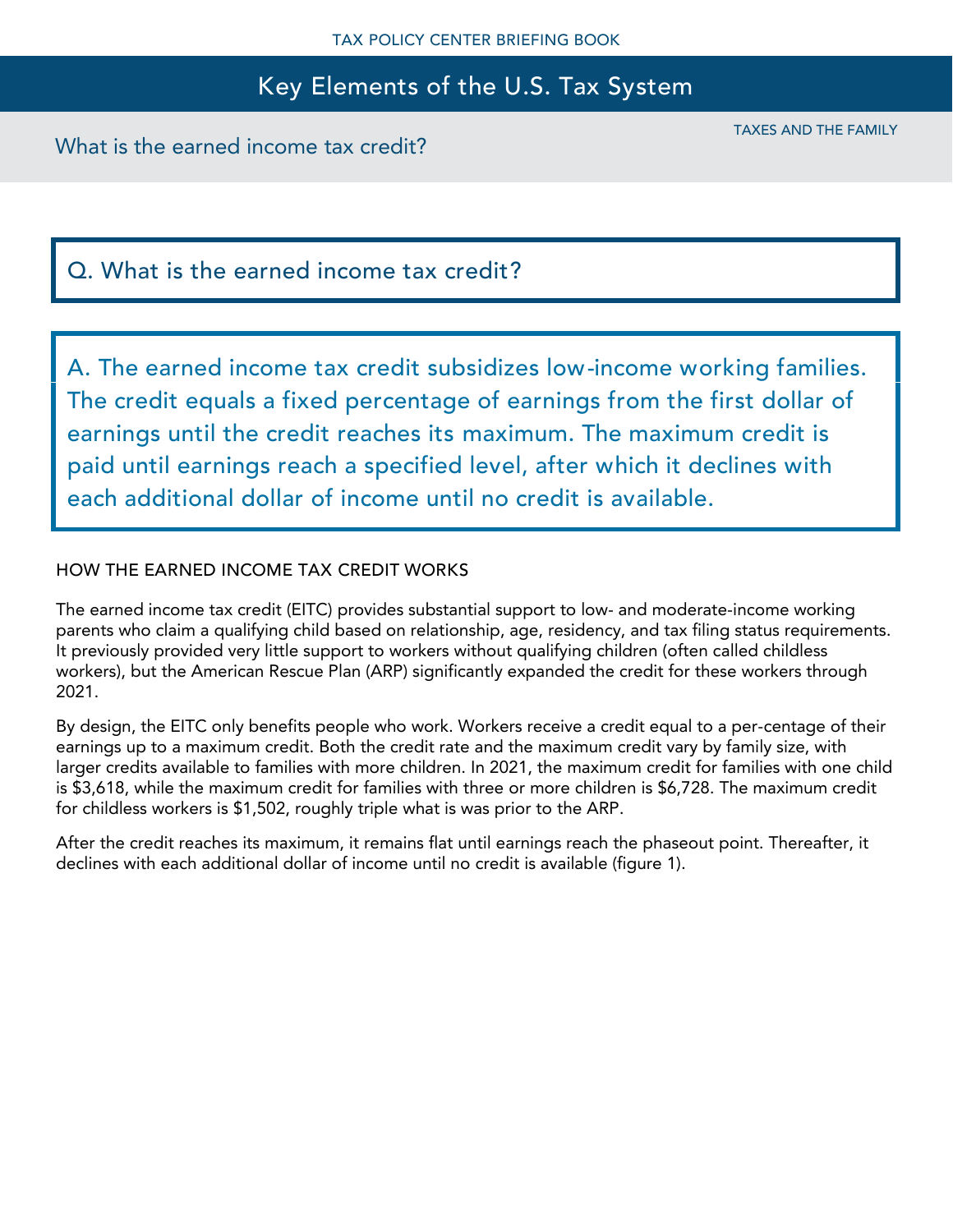### What is the earned income tax credit?

#### TAXES AND THE FAMILY



Source: Urban-Brookings Tax Policy Center (2021); Internal Revenue Procedure 2020-45, Internal Revenue Service; and H.R. 1319, "American Rescue Plan Act of 2021," 117th Cong. (2021.)

Notes: Assumes all income comes from earnings. Amounts are for taxpayers filing a single or head-of-household tax return. For married couples filing a joint tax return, the credit begins to phase out at income \$5,940 higher than shown, or \$5,950 if the couple has children.

Prior to the ARP, childless workers could receive a maximum credit of only \$543 in 2021 and the credit phased out at lower income levels. The credit was limited to workers between the ages of 25 and 64. The ARP's expanded childless EITC is only in effect in 2021.

Despite expansions under the ARP, the EITC for childless workers remains limited compared to the credit for families with children. The credit phases out at lower incomes and age restrictions apply. Childless workers must be at least age 19 (18 if formerly a foster child or homeless) to qualify for the credit, or at least age 24 if the filer is a half-time or more student in at least five months of the year. As a result of these tighter eligibility rules and a smaller maximum benefit, 83 percent of benefits from the EITC go to families with children.

For all workers, regardless of family size, the tax filer's investment income must be below \$10,000 to be eligible for the EITC. The ARP increased that limit from \$3,650 under prior law. That change does not expire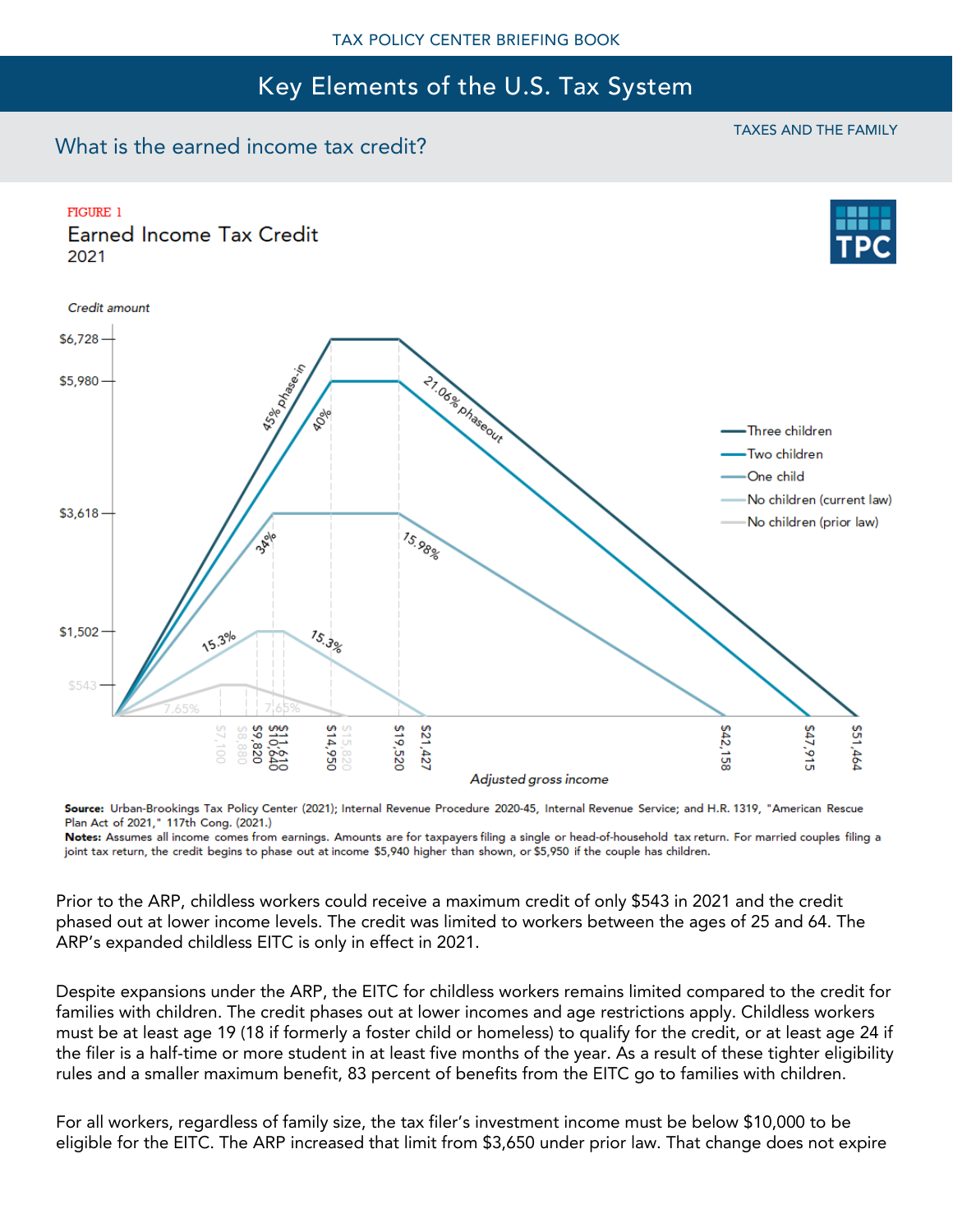### What is the earned income tax credit?

TAXES AND THE FAMILY

after one year.

### IMPACT OF THE EITC

In general, research shows that the EITC encourages single people and primary earners in married couples to work (Dickert, Houser, and Scholz 1995; Eissa and Liebman 1996; Meyer and Rosenbaum 2000, 2001). The credit, however, appears to have little effect on the number of hours worked once people are employed. Although the EITC phaseout could cause people to reduce their hours (because credits are lost for each additional dollar of earnings, which is effectively a surtax on earnings in the phaseout range), there is little empirical evidence of this happening (Meyer 2002).

The one group of people that may reduce hours worked in response to EITC incentives is lower-earning spouses in married couples (Eissa and Hoynes 2006). On balance, though, the increase in work resulting from the EITC far outweighs the decline in labor participation among secondary earners in married couples.

Some recent analysis sheds some doubt on the magnitude of EITC work incentives (Kleven 2020). Possibly, a strong economy and welfare reform played a larger role in increasing work for single mothers during the 1990s, when most EITC studies found the credit increased work. However, subsequent analysis found robust evidence that the EITC encouraged people to work (Schanzenbach and Strain 2020).

When calculating the official poverty measure, tax credits are typically not included. However, if the EITC were treated like earnings, it would have been the single most effective antipoverty program for working-age people, lifting about 5.6 million people out of poverty in 2018, including 3 million children (CBPP 2019).

The EITC is concentrated among the lowest earners, with almost all of the credit going to households in the bottom three quintiles of the income distribution (figure 2). (Each quintile contains 20 percent of the population, ranked by household income.) Very few households in the fourth quintile receive an EITC (fewer than 2 percent), and none in the top quintile.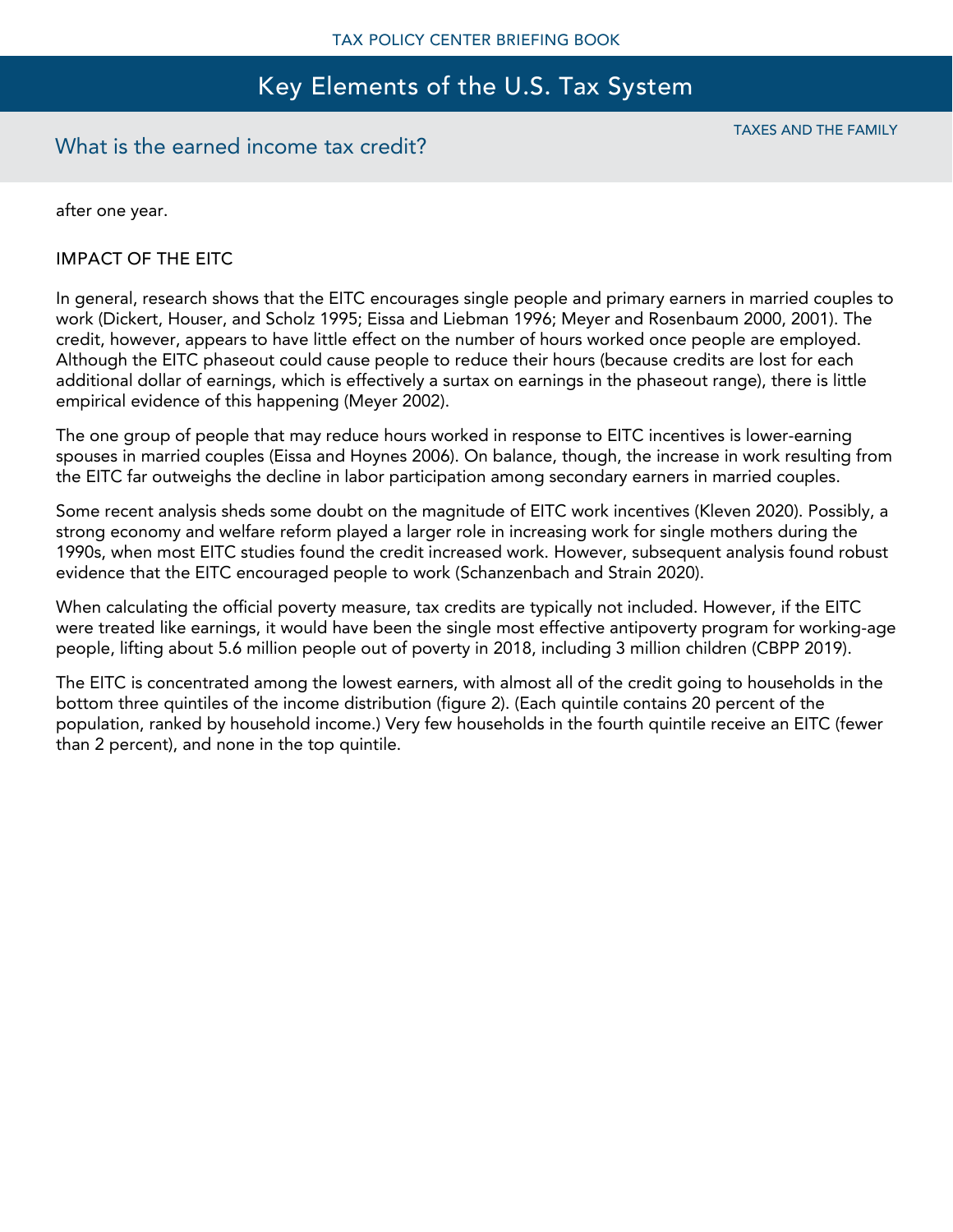## What is the earned income tax credit?

### **FIGURE 2** Average Benefits of the Earned Income Tax Credit: Pre-ARP and Current Law 2021 Pre-ARP average credit for tax units with credit Current law average credit for tax units with credit Pre-ARP average credit Current law average credit \$3,000 \$2,500 \$2,000 \$1,500 \$1,000 \$500 \$0 All Lowest Quintile Second Quintile Middle Quintile Fourth Quintile **Top Quintile**

Expanded cash income percentile

Source: Urban-Brookings Tax Policy Center. "TPC Microsimulation Model, version 0920-2." Note: ARP = American Rescue Plan.

### RECENT CHANGES

The American Rescue Plan, enacted in March 2021, expanded the childless EITC for 2021 in several ways. The maximum credit for childless workers increased from \$543 to \$1,502. Single filers with incomes up to about \$21,000 and joint filers with income up to about \$27,000 were made eligible for the EITC, up from \$16,000 for single people and \$22,000 for married couples under previous law. The minimum eligibility age for the credit was lowered from age 25 to 19 for most workers, to 24 for students attending school at least half-time, and to 18 for former foster children and homeless youth. The restriction on filers ages 65 and older claiming the credit was removed. All of these changes are set to expire at the end of the year.

As a result of legislation enacted in 2001, the EITC phases out at higher income levels for married couples than for single individuals. That threshold was increased as part of the American Recovery and Reinvestment Act of 2009 (ARRA). The same act increased the maximum EITC for workers with at least three children. The American Taxpayer Relief Act of 2012 made the 2001 EITC changes permanent (a \$3,000 higher (indexed) phaseout threshold for married couple than for singles) but extended the ARRA changes (a \$5,000 higher (indexed) phaseout threshold for married couple than for singles, and higher credit maximum for workers with at least three children) through the end of 2017. The Protecting Americans from Tax Hikes Act of 2015 made these changes permanent. The Tax Cuts and Jobs Act, enacted in 2017, adopted a more conservative measure of inflation to be used in the federal income tax system beginning in 2018. As a result, the EITC will

#### TAXES AND THE FAMILY

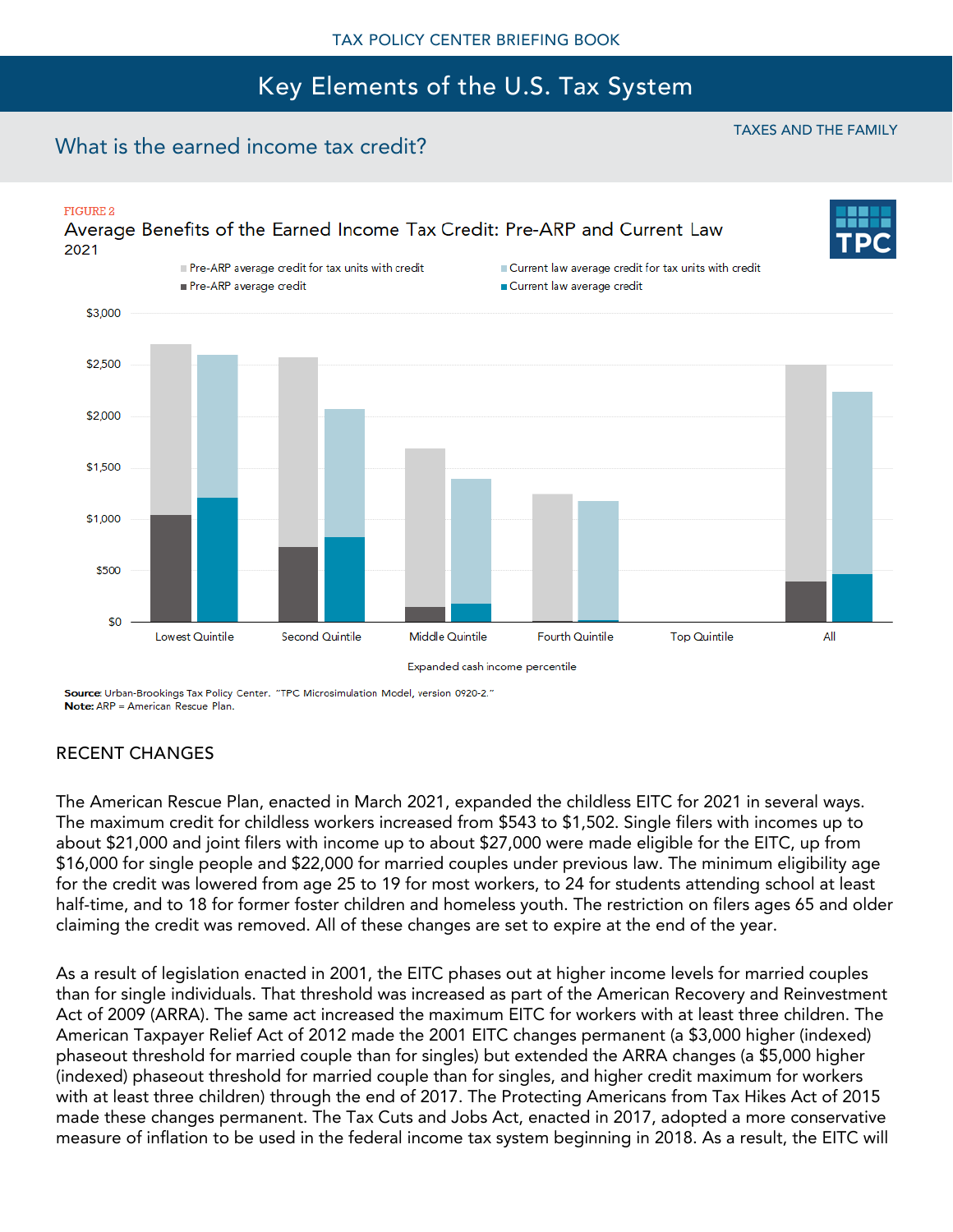### What is the earned income tax credit?

TAXES AND THE FAMILY

grow more slowly over time.

### PROPOSALS FOR REFORM

The changes in the American Rescue Plan for childless workers are similar to reforms previously proposed by both congressional Democrats and Republicans (Marr 2015; Maag and Airi 2020). Democratic policy makers have already begun calling for making the expansions to the credit for childless workers permanent.

A more far-reaching approach to reform that would still expand benefits to childless workers would be to separate the credit into two pieces—one focused on work and one focused on children. There are many examples of this type of reform proposal, including the President's Advisory Panel on Federal Tax Reform (2005), the Bipartisan Policy Center (2013), and Maag (2015b).

#### ERROR RATES AND THE EITC

The EITC likely delivers more than a quarter (28.5 percent) of all payments in error, according to a recent Internal Revenue Service (IRS) compliance study. The largest source of error was determining whether a child claimed for the EITC actually qualified (IRS 2014). The child must live with the parent (or other relative) claiming the EITC for more than half of the year to qualify. The IRS receives no administrative data that can verify where a child resided the majority of the year, making it difficult for the agency to monitor compliance. Attempts to use administrative data from other programs to verify child residence have not proven successful (Pergamit et al. 2014).

To reduce fraud, the Protecting Americans from Tax Hikes Act of 2015 requires the IRS to de-lay tax refunds for taxpayers who claim an EITC or additional child tax credit on their returns until at least February 15. Delaying refunds was paired with a requirement that third-party in-come documents related to wages and income be provided to the IRS by January 31 (in prior years, this information was due the last day of February for paper filing and March 31 for electronic filing, and employers were automatically granted a 30-day extension, if requested). As a result, information needed to verify wages often got to the IRS well after the first returns had been processed. Together, these measures allowed earlier systemic verification of EITC claims, which protected more revenue than in prior years (Treasury Inspector General for Tax Administration 2018).

Updated May 2021

#### Data Sources

Urban-Brookings Tax Policy Center. "TPC Microsimulation Model, version 0920-2."

#### Further Reading

Bipartisan Policy Center. 2013. ["Bipartisan Policy Center \(BPC\) Tax Reform Quick Summary."](http://bipartisanpolicy.org/wp-content/uploads/sites/default/files/Tax%20Reform%20Quick%20Summary_.pdf) Washington, DC: Bipartisan Policy Center.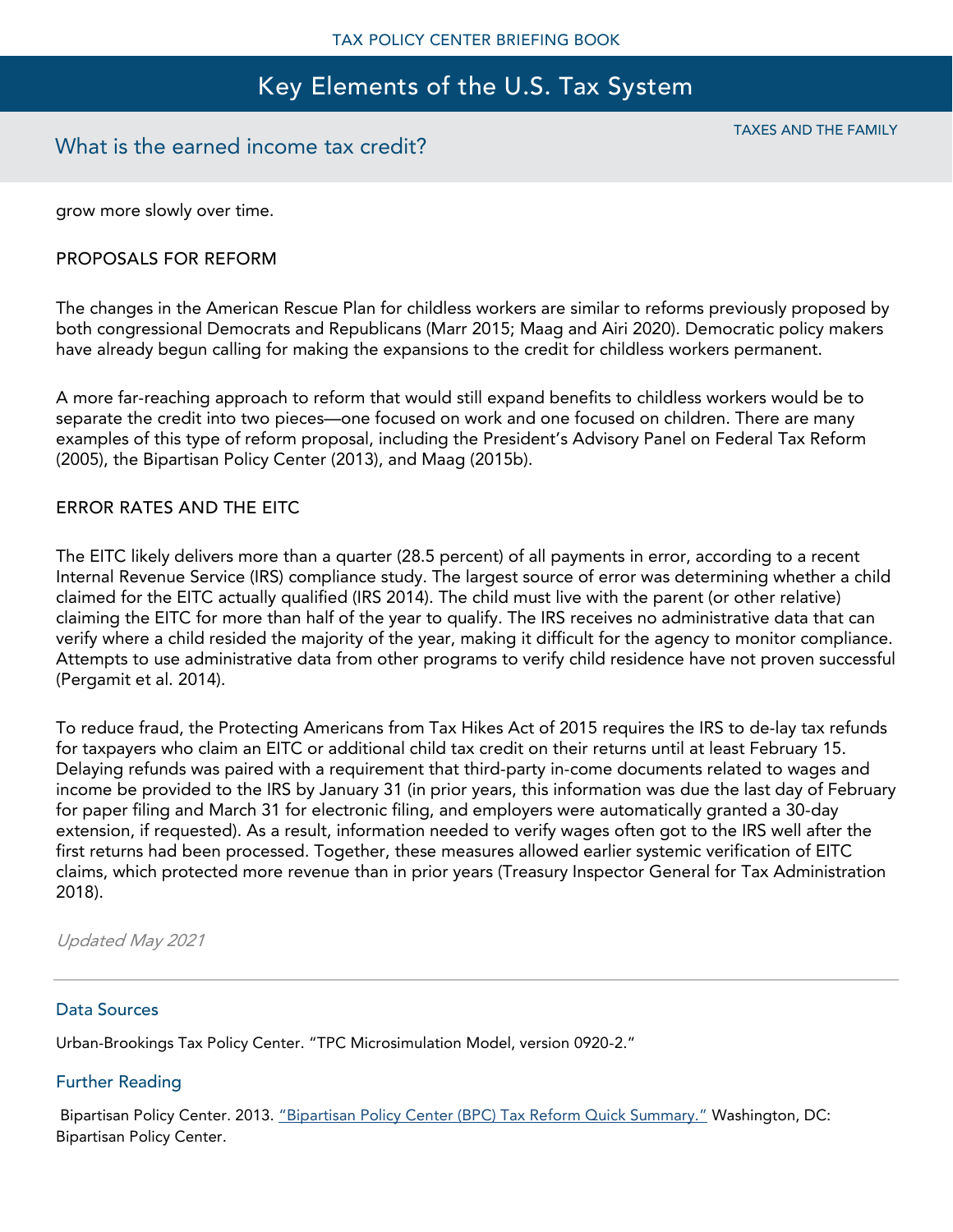## What is the earned income tax credit?

CBPP (Center on Budget and Policy Priorities). 2010. ["Policy Basics: The Earned Income Tax Credit."](http://www.cbpp.org/research/federal-tax/policy-basics-the-earned-income-tax-credit) Washington DC: Center on Budget and Policy Priorities.

DaSilva, Bryann. 2014. ["New Poverty Figures Show Impact of Working](http://www.cbpp.org/blog/new-poverty-figures-show-impact-of-working-family-tax-credits)-Family Tax Credits." Off the Charts (blog). October 17.

Dickert, Stacy, Scott Houser, and John Karl Scholz. 1995. "The Earned Income Tax Credit and Transfer Programs: A [Study of Labor Market and Program Participation."](https://www.nber.org/chapters/c10890) Tax Policy and the Economy, volume 9. Cambridge MA: MIT Press.

Eissa, Nada, and Hilary Hoynes. 2006. "Behavioral Responses [to Taxes: Lessons from the EITC and Labor Supply."](http://www.nber.org/papers/w11729.pdf) Working Paper 11729. Cambridge, MA: National Bureau of Economic Re-search.

Eissa, Nada, and Jeffrey B. Liebman. 1996. ["Labor Supply Response to the Earned Income Tax Credit."](http://www.nber.org/papers/w11729.pdf) Working Paper 5158. Cambridge, MA: National Bureau of Economic Research.

Executive Office of the President and Department of the Treasury. 2014. "The President's Proposal to Expand the [Earned Income Tax Credit."](https://obamawhitehouse.archives.gov/sites/default/files/docs/eitc_report_0.pdf) Washington, DC: The White House.

IRS (Internal Revenue Service). 2014. "Compliance Estimates f[or the Earned Income Tax Cred-it Claimed on 2006](https://www.irs.gov/pub/irs-soi/EITCComplianceStudyTY2006-2008.pdf)–2008 [Returns."](https://www.irs.gov/pub/irs-soi/EITCComplianceStudyTY2006-2008.pdf) Washington, DC: Internal Revenue Service.

Kleven, Henrik. 2020. ["The EITC and the Extensive Margin: A Reappraisal."](https://www.nber.org/papers/w26405) Working Paper 26405. Revised, first issued October 2019. Cambridge, MA: National Bureau of Economic Research.

Maag, Elaine and Nikhita Airi. 2020. ["Understanding the Maze of Recent Child and Work Incentive Proposals."](https://www.taxpolicycenter.org/publications/understanding-maze-recent-child-and-work-incentive-proposals) Washington, DC: Tax Policy Center.

Maag, Elaine. 2015a. ["Earned Income Tax Credit in the United States."](http://www.taxpolicycenter.org/UploadedPDF/2000177-earned-income-tax-credit-in-the-united-states.pdf) Journal of Social Security Law 22 (1).

-- 2015b. ["Investing in Work by Reforming the Earned Income Tax Credit."](http://webarchive.urban.org/publications/2000232.html) Washington, DC: Urban Institute.

Marr, Chuck. 2015. ["EITC Could be Important Win for Obama and Ryan"](https://www.cbpp.org/blog/eitc-could-be-important-win-for-obama-and-ryan), Washington, DC: Center on Budget and Policy Priorities.

Meyer, Bruce D. 2002. ["Labor Supply at the Extensive and Intensive Margins: The EITC, Welfare, and Hours Worked."](https://www.aeaweb.org/articles.php?doi=10.1257/000282802320191642) American Economic Review 92 (2): 373–79.

Meyer, Bruce D., and Dan T. Rosenbaum. 2000. "Making Single Mothers Work: Recent Tax and Welfare Policy and Its Effects." National Tax Journal (53): 1027–62.

———. 2001. ["Welfare, the Earned Income Tax Credit, and the Labor Supply of Single Mothers."](https://www.ssc.wisc.edu/~scholz/Teaching_742/Meyer_Rosenbaum.pdf) Quarterly Journal of Economics 116 (3): 1063–1114.

Pergamit, Mike, Elaine Maag, Devlin Hanson, Caroline Ratcliff, Sara Edelstein, and Sarah Minton. 2014. ["Pilot Project to](http://webarchive.urban.org/publications/2000244.html)  [Assess Validation of EITC Eligibility with State Data."](http://webarchive.urban.org/publications/2000244.html) Washington, DC: Urban Institute.

TAXES AND THE FAMILY